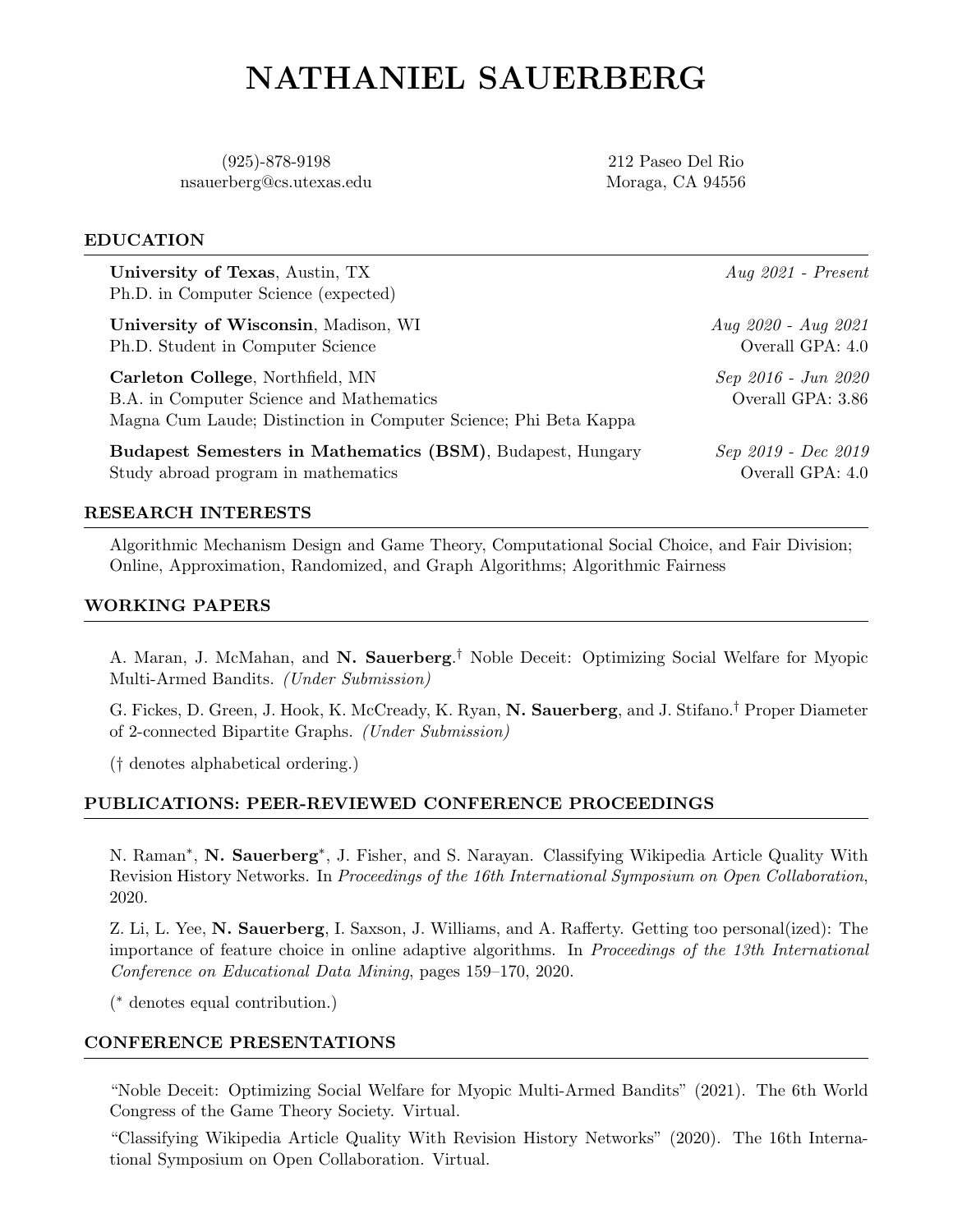"Maximum proper diameter of 2-connected graphs" (2019). Undergraduate Research Special Section, Joint Mathematics Meetings 2019. Baltimore, Maryland.

"Constructing a Family of Graphs with Maximum Proper Diameter" (2018). MAA North Central Section Fall 2018 Meeting. Southwest Minnesota State University. Marshall, Minnesota.

"Exploring Upper Bounds of Graph Proper Diameters" (2018). Northfield Undergraduate Mathematics Symposium (NUMS). Carleton College. Northfield, Minnesota.

#### POSTER PRESENTATIONS

"Noble Deceit: Optimizing Social Welfare for Myopic Multi-Armed Bandits" (2021). Contributed Poster Session 2, Twenty-Second ACM Conference on Economics and Computation. Virtual.

"Exploring Maximum Proper Diameter of Graphs" (2019) MAA Undergraduate Poster Session, Joint Mathematics Meetings 2019. Baltimore, Maryland.

"Communication Networks and Coloring Shortest Paths"(2018). Celebration of Excellence in Science Symposium. Carleton College. Northfield, Minnesota. (By Invitation)

"Graphs Attaining Maximum Proper Diameter" (2018). Student Research Symposium. Carleton College. Northfield, Minnesota.

"Constructing a Family of Graphs with Maximum Proper Diameter" (2018). MAA North Central Section Fall 2018 Meeting. Southwest Minnesota State University. Marshall, Minnesota.

#### HONORS AND AWARDS

|                                                         | 2020 |
|---------------------------------------------------------|------|
| Magna Cum Laude (top 15%), Carleton College             |      |
| Distinction in Computer Science, Carleton College       | 2020 |
| Inducted into Phi Beta Kappa                            | 2020 |
| Nominated for membership in Sigma Xi                    | 2020 |
| Honors (top $15\%$ ), Budapest Semesters in Mathematics | 2019 |
| Outstanding Poster Award, Joint Mathematics Meetings    | 2019 |
|                                                         |      |

# RESEARCH AFFILIATIONS

| Montana State University Computer Science REU | 2019 |
|-----------------------------------------------|------|
| Lafayette College Mathematics REU             | 2018 |

#### SERVICE

| Research-Focused Mentoring of Undergraduates through the WISCERS Program              | 2021 |
|---------------------------------------------------------------------------------------|------|
| Carleton Mathematics Department Student Tenure-Track Hiring Committee (By Invitation) | 2020 |
| Carleton Computer Science Department Student Hiring Committee (By Invitation)         | 2019 |
| Carleton Mathematics Department Student Tenure-Track Hiring Committee (By Invitation) | 2019 |

#### TEACHING EXPERIENCE

# Teaching Assistant, University of Wisconsin 2020 - 2021

· CS240 Introduction to Discrete Math (Fall 2020)

· CS577 Introduction to Algorithms (Spring 2021)